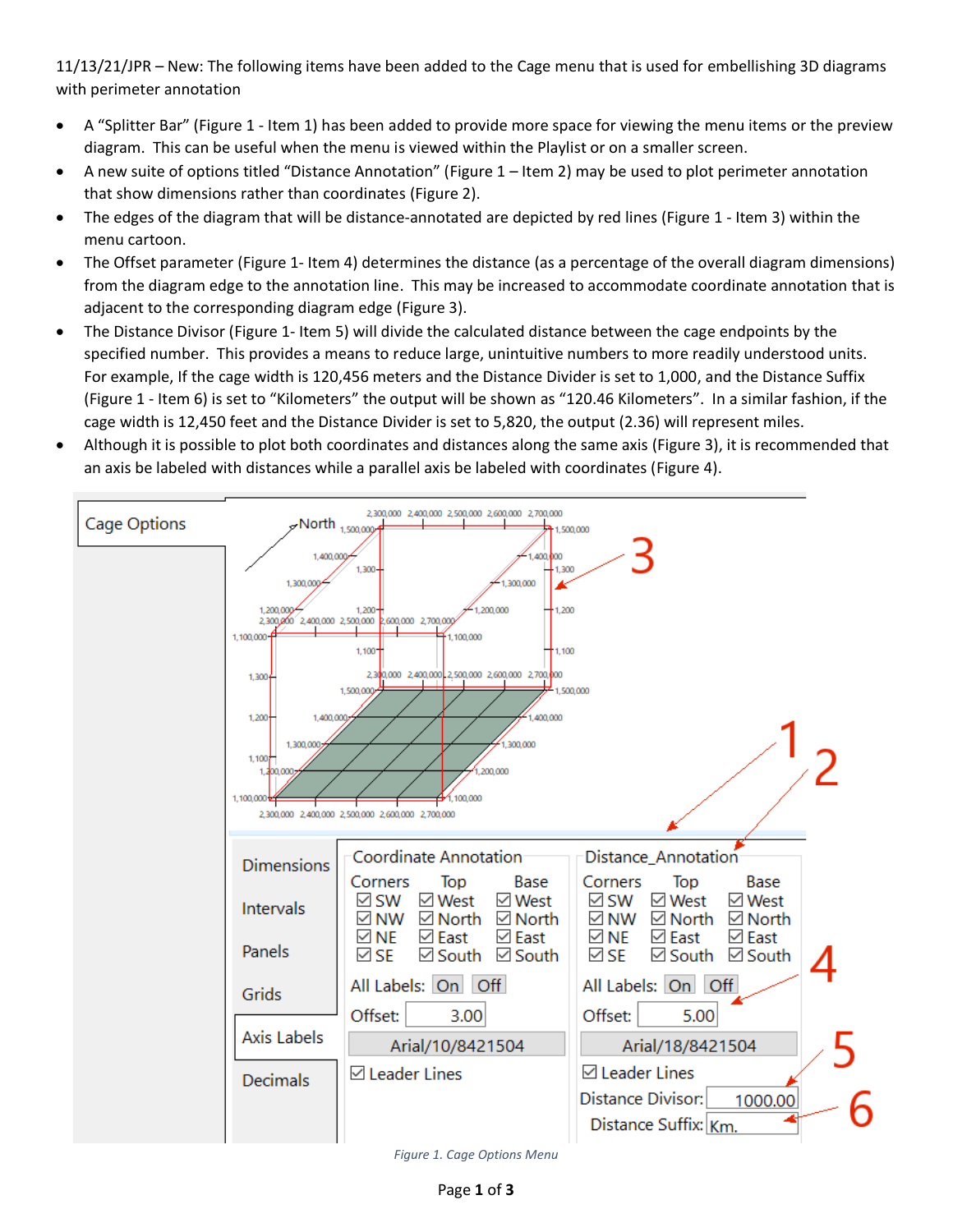<span id="page-1-1"></span><span id="page-1-0"></span>

*Figure 3. Coordinate Annotation Between Cage & Distance Annotation*